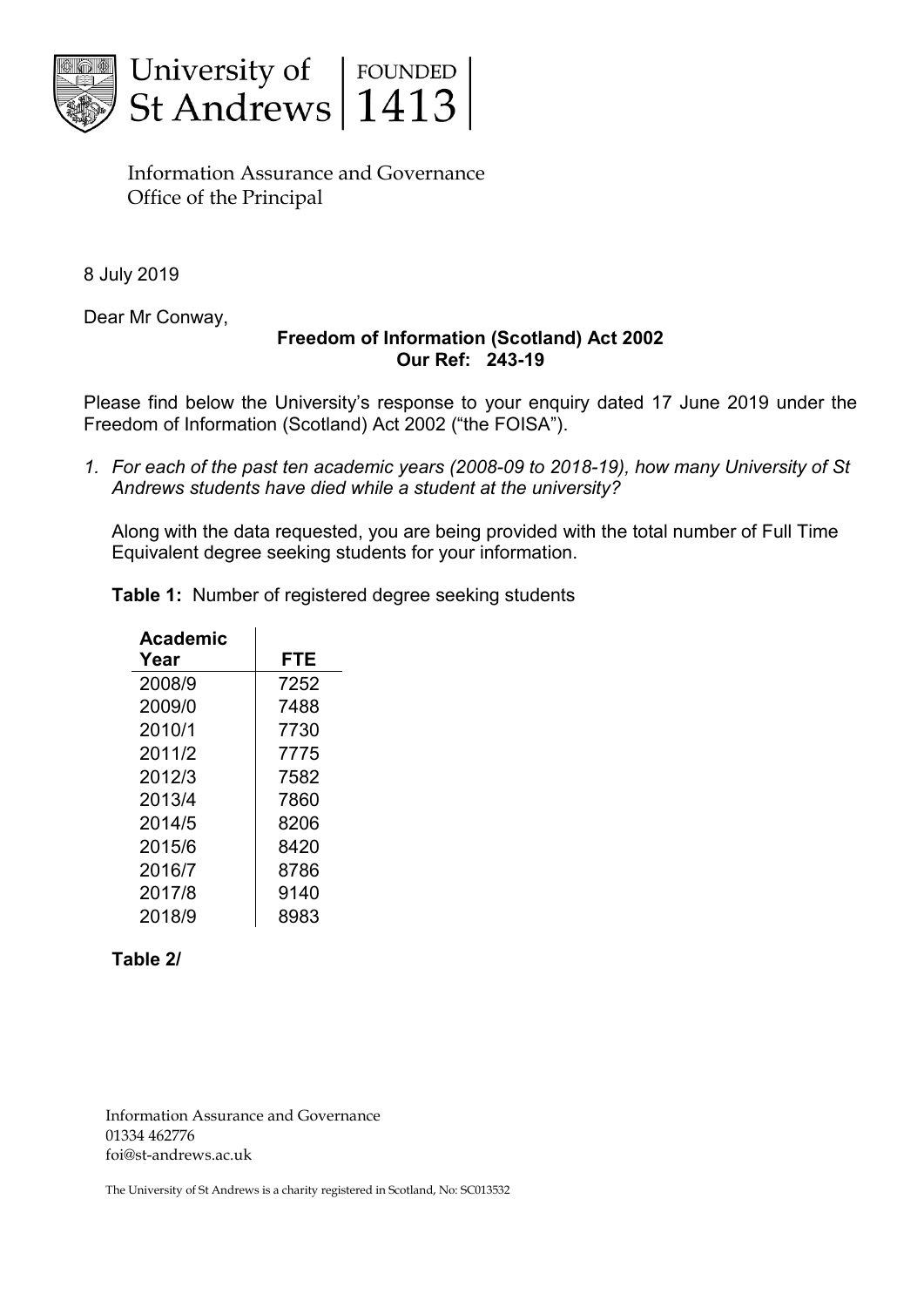| <b>Academic Year</b>                                                         | <b>Headcount</b> | <b>Female</b> | <b>Male</b> |
|------------------------------------------------------------------------------|------------------|---------------|-------------|
| 2008/9                                                                       | 3                |               |             |
| 2009/0                                                                       |                  |               |             |
| 2010/1                                                                       |                  |               |             |
| 2011/2                                                                       | 3                |               | 2           |
| 2012/3                                                                       |                  | 2             | 5           |
| 2013/4                                                                       | 5                |               | 4           |
| 2014/5                                                                       | 3                |               | 2           |
| 2015/6                                                                       | 2                | 2             |             |
| 2016/7                                                                       | 3                | 2             |             |
| 2017/8                                                                       |                  | 3             |             |
| 2018/9*                                                                      |                  |               |             |
| *Note – Data as at 27 June 2019. Academic year 2018/19 ends on 31 July 2019. |                  |               |             |

**Table 2:** Number of students recorded as deceased

*2. Please provide, if possible, a breakdown by gender for each year.* 

Please refer to Table 2 above for the requested breakdown.

*3. For each of the past ten academic years (2008-09 to 2018-19), how many University of St Andrews students have committed suicide while a student at the university?* 

The University is an educational institution and does not have the authority to determine/record/report the cause of death. This responsibility lies with the Procurator Fiscal's Office in Scotland and it is not something that the University is necessarily informed about. As such, the requested information does not form part of the records held by the University.

#### Advice and Assistance

The contact details for the Procurator Fiscal's Office in Dundee can be found at: <https://www.copfs.gov.uk/in-your-community/our-offices/office-details/?id=52>

*4. The university's rationale behind choosing to record or not to record student suicides.* 

The FOISA gives a right of access to recorded information held by a Scottish public authority. This does not extend to requiring the University to explain its operational practices where no information of relevance is held in a recorded format as in this case.

*5. University policy regarding all actions the university take after a student commits suicide* 

The University is currently developing a framework for responding to a suicide in the University community in response to the Universities Suicide Safer guidance. For your information, details of this guidance can be found at: <https://www.universitiesuk.ac.uk/suicide-safer> .

Information/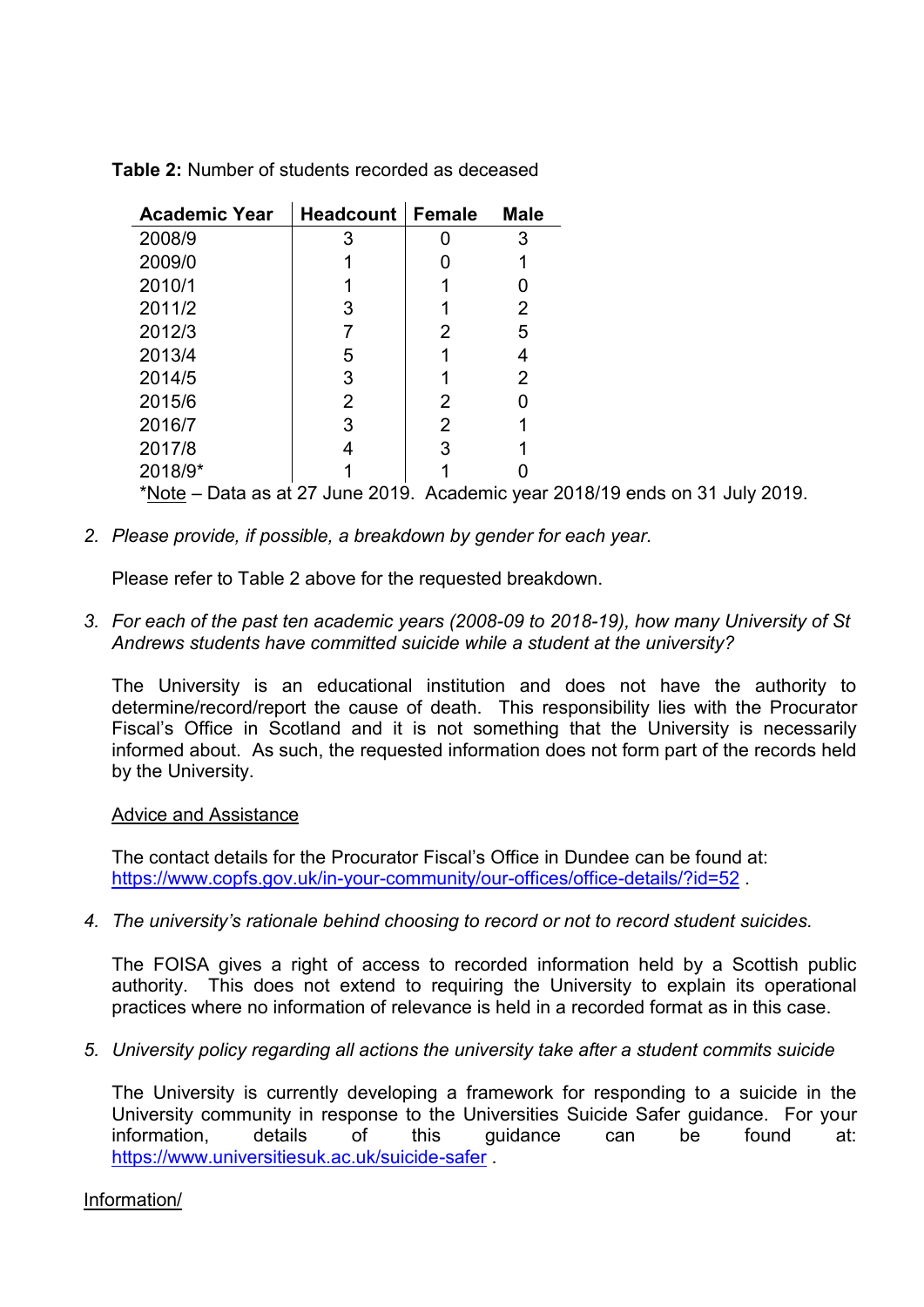# Information not held

Section 17 of the FOISA requires that a Scottish public authority confirms in writing where information requested of it is not held and for the reasons provided at 3 and 4 above, notice is given to this effect.

## Your right to seek a review of how your information request was managed

If you are not satisfied with the University's response and/or our reasoning set-out above, you have the right to request a review of our decision. The time lines in which this right is available are set out in section 20(5)(a) and (b) FOISA. In broad terms the right to seek a review must be exercised within 40 working days of receiving this response.

Any request for review should be put in writing or some other permanent form e.g. an e-mail and should be sent to the University of St Andrews, through the contact details provided below.

A request for a Review should:

- a) state your name and address;
- b) describe the nature of your original request; and
- c) explain the reasons why you are dissatisfied with our response.

Freedom of Information / Environmental Information University of St Andrews Butts Wynd (Building) St Andrews Fife KY16 9AJ

Email [foi@st-andrews.ac.uk](mailto:xxx@xxxxxxxxxx.xx.xx) Telephone +44(0)1334 462776

If you remain dissatisfied with how your request for information has been dealt with following Review, you also have the right to apply to the Scottish Information Commissioner (SIC) for a decision. In the event of an appeal to the SIC, the Commissioner will generally only be able to investigate the matters raised in the request for review.

Details on how to make an appeal online to the SIC can be found on their website: [http://www.itspublicknowledge.info/YourRights/Unhappywiththeresponse/AppealingtoCommis](http://www.itspublicknowledge.info/YourRights/Unhappywiththeresponse/AppealingtoCommissioner.aspx) [sioner.aspx](http://www.itspublicknowledge.info/YourRights/Unhappywiththeresponse/AppealingtoCommissioner.aspx)

Alternatively/

Information Assurance and Governance 01334 462776 foi@st-andrews.ac.uk

The University of St Andrews is a charity registered in Scotland, No: SC013532